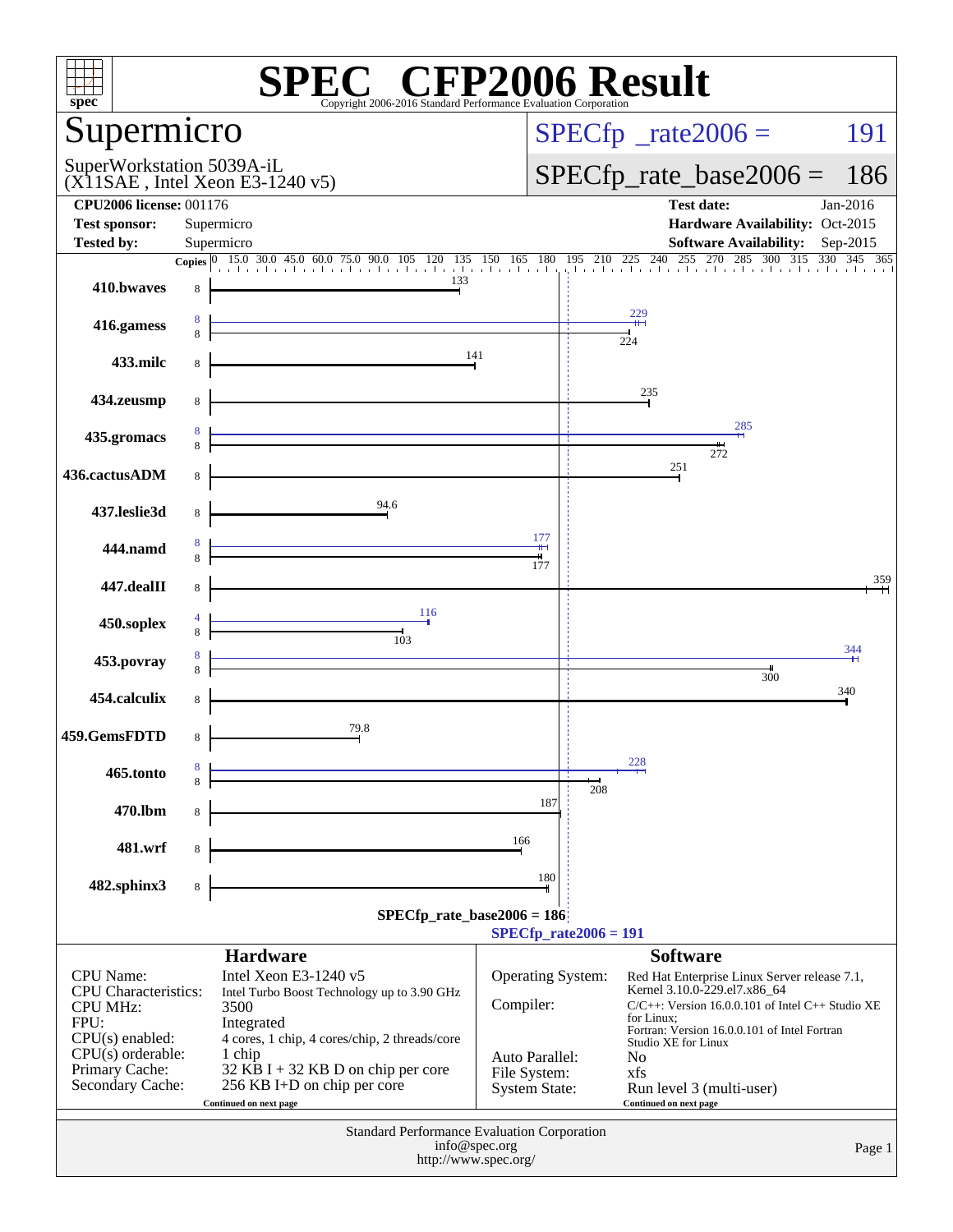

# Supermicro

#### (X11SAE , Intel Xeon E3-1240 v5) SuperWorkstation 5039A-iL

 $SPECTp_rate2006 = 191$ 

### [SPECfp\\_rate\\_base2006 =](http://www.spec.org/auto/cpu2006/Docs/result-fields.html#SPECfpratebase2006) 186

| <b>CPU2006 license: 001176</b> |                                    |                       | <b>Test date:</b><br>$Jan-2016$             |
|--------------------------------|------------------------------------|-----------------------|---------------------------------------------|
| <b>Test sponsor:</b>           | Supermicro                         |                       | Hardware Availability: Oct-2015             |
| <b>Tested by:</b>              | Supermicro                         |                       | <b>Software Availability:</b><br>$Sep-2015$ |
| L3 Cache:                      | 8 MB I+D on chip per chip          | <b>Base Pointers:</b> | $32/64$ -bit                                |
| Other Cache:                   | None                               | Peak Pointers:        | $32/64$ -bit                                |
| Memory:                        | 64 GB (4 x 16 GB 2Rx8 PC4-2133P-E) | Other Software:       | None                                        |
| Disk Subsystem:                | 1 x 1000 GB SATA III, 7200 RPM     |                       |                                             |
| <b>Other Hardware:</b>         | None                               |                       |                                             |

| <b>Results Table</b> |               |                |       |                                                                                                          |       |                |       |                |                |              |                |              |                |              |
|----------------------|---------------|----------------|-------|----------------------------------------------------------------------------------------------------------|-------|----------------|-------|----------------|----------------|--------------|----------------|--------------|----------------|--------------|
|                      | <b>Base</b>   |                |       |                                                                                                          |       | <b>Peak</b>    |       |                |                |              |                |              |                |              |
| <b>Benchmark</b>     | <b>Copies</b> | <b>Seconds</b> | Ratio | <b>Seconds</b>                                                                                           | Ratio | <b>Seconds</b> | Ratio | <b>Copies</b>  | <b>Seconds</b> | <b>Ratio</b> | <b>Seconds</b> | <b>Ratio</b> | <b>Seconds</b> | <b>Ratio</b> |
| 410.bwayes           | 8             | 815            | 133   | 815                                                                                                      | 133   | 815            | 133   | 8              | 815            | 133          | 815            | 133          | 815            | 133          |
| 416.gamess           | 8             | 700            | 224   | 699                                                                                                      | 224   | 700            | 224   | 8              | 674            | 232          | 689            | 227          | 683            | 229          |
| 433.milc             | 8             | 519            | 141   | 520                                                                                                      | 141   | 519            | 142   | 8              | 519            | 141          | 520            | 141          | 519            | 142          |
| 434.zeusmp           | 8             | 310            | 235   | 311                                                                                                      | 234   | 310            | 235   | 8              | 310            | 235          | 311            | 234          | 310            | 235          |
| 435.gromacs          | $\mathsf{R}$  | 210            | 271   | 210                                                                                                      | 272   | 208            | 275   | 8              | 200            | 285          | 200            | 285          | 202            | 282          |
| 436.cactusADM        | 8             | 381            | 251   | 381                                                                                                      | 251   | 381            | 251   | $\overline{8}$ | 381            | 251          | 381            | 251          | 381            | 251          |
| 437.leslie3d         | 8             | 795            | 94.6  | 796                                                                                                      | 94.5  | 794            | 94.7  | 8              | 795            | 94.6         | 796            | 94.5         | 794            | 94.7         |
| 444.namd             | 8             | 362            | 177   | 365                                                                                                      | 176   | 363            | 177   | 8              | 362            | 177          | 356            | 180          | 364            | 176          |
| 447.dealII           | 8             | 252            | 363   | 255                                                                                                      | 359   | 261            | 351   | $\overline{8}$ | 252            | 363          | 255            | 359          | 261            | 351          |
| 450.soplex           | 8             | 649            | 103   | 650                                                                                                      | 103   | 649            | 103   | 4              | 287            | 116          | 286            | 116          | 286            | 117          |
| 453.povray           | 8             | 142            | 299   | 142                                                                                                      | 300   | 142            | 301   | 8              | 123            | 346          | 124            | 344          | 124            | 343          |
| 454.calculix         | $\mathsf{R}$  | 194            | 340   | 194                                                                                                      | 341   | 194            | 340   | 8              | 194            | 340          | 194            | 341          | 194            | 340          |
| 459.GemsFDTD         | 8             | 1064           | 79.8  | 1065                                                                                                     | 79.7  | 1064           | 79.8  | $\overline{8}$ | 1064           | 79.8         | 1065           | 79.7         | 1064           | 79.8         |
| 465.tonto            | 8             | 379            | 208   | 389                                                                                                      | 202   | 378            | 208   | $\overline{8}$ | 338            | 233          | 345            | 228          | 361            | 218          |
| 470.1bm              | 8             | 586            | 187   | 586                                                                                                      | 187   | 587            | 187   | 8              | 586            | 187          | 586            | 187          | 587            | 187          |
| 481.wrf              | 8             | 537            | 166   | 537                                                                                                      | 166   | 538            | 166   | 8              | 537            | 166          | 537            | 166          | 538            | 166          |
| 482.sphinx3          | 8             | 867            | 180   | 866                                                                                                      | 180   | 864            | 181   | 8              | 867            | 180          | 866            | 180          | 864            | 181          |
|                      |               |                |       | Results appear in the order in which they were run. Bold underlined text indicates a median measurement. |       |                |       |                |                |              |                |              |                |              |

#### **[Submit Notes](http://www.spec.org/auto/cpu2006/Docs/result-fields.html#SubmitNotes)**

 The taskset mechanism was used to bind copies to processors. The config file option 'submit' was used to generate taskset commands to bind each copy to a specific processor. For details, please see the config file.

#### **[Operating System Notes](http://www.spec.org/auto/cpu2006/Docs/result-fields.html#OperatingSystemNotes)**

Stack size set to unlimited using "ulimit -s unlimited"

#### **[Platform Notes](http://www.spec.org/auto/cpu2006/Docs/result-fields.html#PlatformNotes)**

 Sysinfo program /home/cpu2006/config/sysinfo.rev6914 \$Rev: 6914 \$ \$Date:: 2014-06-25 #\$ e3fbb8667b5a285932ceab81e28219e1 running on localhost.localdomain Mon Jan 4 11:55:12 2016

Continued on next page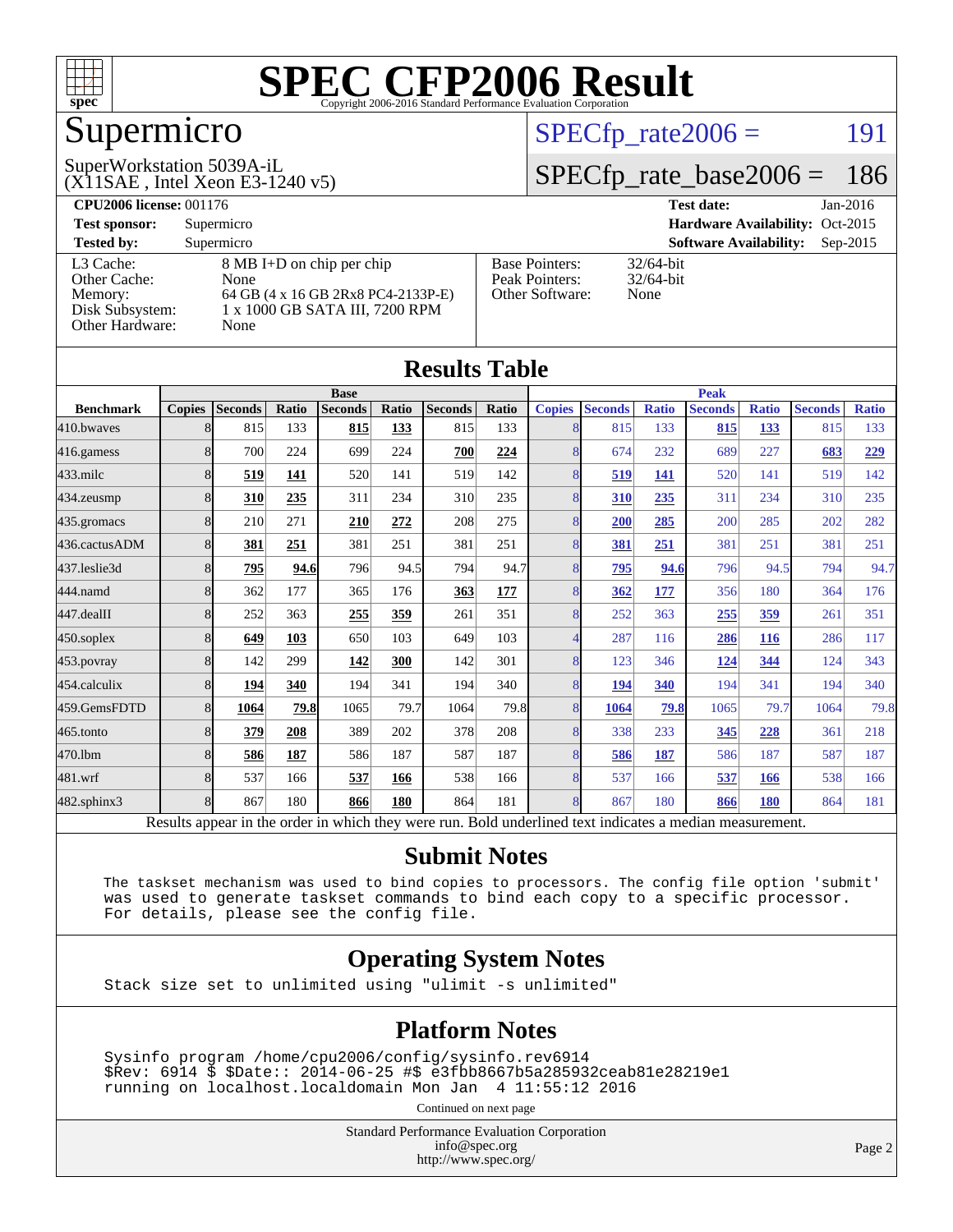

#### Supermicro

 $SPECTp\_rate2006 = 191$ 

(X11SAE , Intel Xeon E3-1240 v5) SuperWorkstation 5039A-iL

[SPECfp\\_rate\\_base2006 =](http://www.spec.org/auto/cpu2006/Docs/result-fields.html#SPECfpratebase2006) 186

**[Tested by:](http://www.spec.org/auto/cpu2006/Docs/result-fields.html#Testedby)** Supermicro **[Software Availability:](http://www.spec.org/auto/cpu2006/Docs/result-fields.html#SoftwareAvailability)** Sep-2015

**[CPU2006 license:](http://www.spec.org/auto/cpu2006/Docs/result-fields.html#CPU2006license)** 001176 **[Test date:](http://www.spec.org/auto/cpu2006/Docs/result-fields.html#Testdate)** Jan-2016 **[Test sponsor:](http://www.spec.org/auto/cpu2006/Docs/result-fields.html#Testsponsor)** Supermicro Supermicro **[Hardware Availability:](http://www.spec.org/auto/cpu2006/Docs/result-fields.html#HardwareAvailability)** Oct-2015

#### **[Platform Notes \(Continued\)](http://www.spec.org/auto/cpu2006/Docs/result-fields.html#PlatformNotes)**

Standard Performance Evaluation Corporation [info@spec.org](mailto:info@spec.org) <http://www.spec.org/> Page 3 This section contains SUT (System Under Test) info as seen by some common utilities. To remove or add to this section, see: <http://www.spec.org/cpu2006/Docs/config.html#sysinfo> From /proc/cpuinfo model name : Intel $(R)$  Xeon $(R)$  CPU E3-1240 v5 @ 3.50GHz 1 "physical id"s (chips) 8 "processors" cores, siblings (Caution: counting these is hw and system dependent. The following excerpts from /proc/cpuinfo might not be reliable. Use with caution.) cpu cores : 4 siblings : 8 physical 0: cores 0 1 2 3 cache size : 8192 KB From /proc/meminfo MemTotal: 65622064 kB<br>HugePages Total: 0 HugePages\_Total: 0<br>Hugepagesize: 2048 kB Hugepagesize: From /etc/\*release\* /etc/\*version\* os-release: NAME="Red Hat Enterprise Linux Server" VERSION="7.1 (Maipo)" ID="rhel" ID\_LIKE="fedora" VERSION\_ID="7.1" PRETTY\_NAME="Red Hat Enterprise Linux Server 7.1 (Maipo)" ANSI\_COLOR="0;31" CPE\_NAME="cpe:/o:redhat:enterprise\_linux:7.1:GA:server" redhat-release: Red Hat Enterprise Linux Server release 7.1 (Maipo) system-release: Red Hat Enterprise Linux Server release 7.1 (Maipo) system-release-cpe: cpe:/o:redhat:enterprise\_linux:7.1:ga:server uname -a: Linux localhost.localdomain 3.10.0-229.el7.x86\_64 #1 SMP Thu Jan 29 18:37:38 EST 2015 x86\_64 x86\_64 x86\_64 GNU/Linux run-level 3 Jan 4 03:55 SPEC is set to: /home/cpu2006<br>Filesystem Type Type Size Used Avail Use% Mounted on<br>xfs 850G 11G 839G 2% /home /dev/mapper/rhel-home xfs 850G Additional information from dmidecode: Warning: Use caution when you interpret this section. The 'dmidecode' program reads system data which is "intended to allow hardware to be accurately determined", but the intent may not be met, as there are frequent changes to hardware, firmware, and the "DMTF SMBIOS" standard. Continued on next page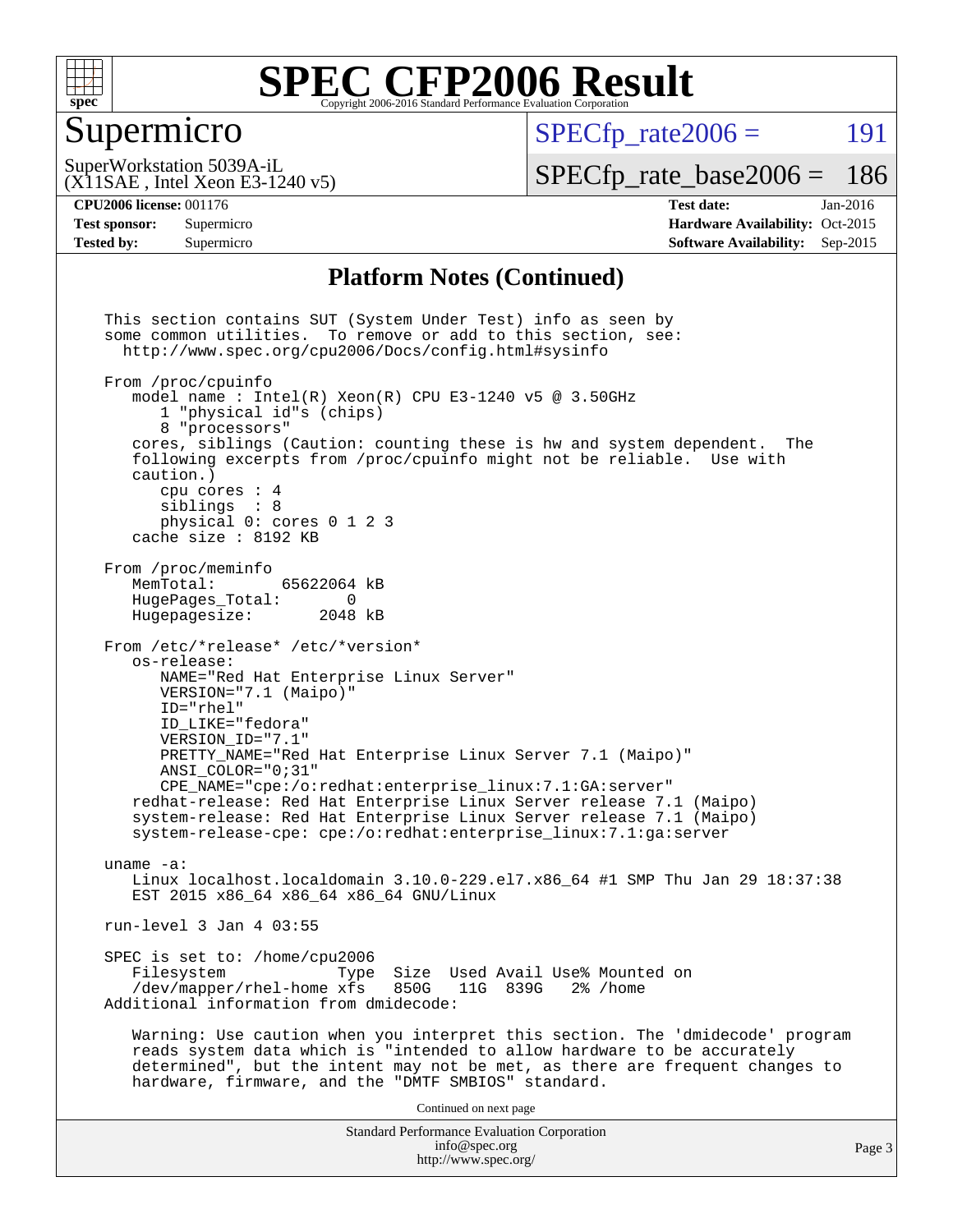

#### Supermicro

 $SPECTp\_rate2006 = 191$ 

(X11SAE , Intel Xeon E3-1240 v5) SuperWorkstation 5039A-iL

[SPECfp\\_rate\\_base2006 =](http://www.spec.org/auto/cpu2006/Docs/result-fields.html#SPECfpratebase2006) 186

**[CPU2006 license:](http://www.spec.org/auto/cpu2006/Docs/result-fields.html#CPU2006license)** 001176 **[Test date:](http://www.spec.org/auto/cpu2006/Docs/result-fields.html#Testdate)** Jan-2016

**[Test sponsor:](http://www.spec.org/auto/cpu2006/Docs/result-fields.html#Testsponsor)** Supermicro Supermicro **[Hardware Availability:](http://www.spec.org/auto/cpu2006/Docs/result-fields.html#HardwareAvailability)** Oct-2015 **[Tested by:](http://www.spec.org/auto/cpu2006/Docs/result-fields.html#Testedby)** Supermicro **Supermicro [Software Availability:](http://www.spec.org/auto/cpu2006/Docs/result-fields.html#SoftwareAvailability)** Sep-2015

#### **[Platform Notes \(Continued\)](http://www.spec.org/auto/cpu2006/Docs/result-fields.html#PlatformNotes)**

 BIOS American Megatrends Inc. 1.0a 12/01/2015 Memory: 4x Samsung M391A2K43BB1-CPB 16 GB 2 rank 2133 MHz

(End of data from sysinfo program)

#### **[General Notes](http://www.spec.org/auto/cpu2006/Docs/result-fields.html#GeneralNotes)**

Environment variables set by runspec before the start of the run: LD\_LIBRARY\_PATH = "/home/cpu2006/libs/32:/home/cpu2006/libs/64:/home/cpu2006/sh"

 Binaries compiled on a system with 1x Intel Core i5-4670K CPU + 32GB memory using RedHat EL 7.1 Transparent Huge Pages enabled with: echo always > /sys/kernel/mm/transparent\_hugepage/enabled

#### **[Base Compiler Invocation](http://www.spec.org/auto/cpu2006/Docs/result-fields.html#BaseCompilerInvocation)**

[C benchmarks](http://www.spec.org/auto/cpu2006/Docs/result-fields.html#Cbenchmarks):  $-m64$ 

[C++ benchmarks:](http://www.spec.org/auto/cpu2006/Docs/result-fields.html#CXXbenchmarks) [icpc -m64](http://www.spec.org/cpu2006/results/res2016q1/cpu2006-20160106-38586.flags.html#user_CXXbase_intel_icpc_64bit_bedb90c1146cab66620883ef4f41a67e)

[Fortran benchmarks](http://www.spec.org/auto/cpu2006/Docs/result-fields.html#Fortranbenchmarks): [ifort -m64](http://www.spec.org/cpu2006/results/res2016q1/cpu2006-20160106-38586.flags.html#user_FCbase_intel_ifort_64bit_ee9d0fb25645d0210d97eb0527dcc06e)

[Benchmarks using both Fortran and C](http://www.spec.org/auto/cpu2006/Docs/result-fields.html#BenchmarksusingbothFortranandC):<br>icc -m64 ifort -m64  $-m64$  ifort  $-m64$ 

#### **[Base Portability Flags](http://www.spec.org/auto/cpu2006/Docs/result-fields.html#BasePortabilityFlags)**

| 410.bwaves: -DSPEC CPU LP64                 |  |
|---------------------------------------------|--|
| 416.gamess: -DSPEC_CPU_LP64                 |  |
| 433.milc: -DSPEC CPU LP64                   |  |
| 434.zeusmp: -DSPEC_CPU_LP64                 |  |
| 435.gromacs: -DSPEC_CPU_LP64 -nofor_main    |  |
| 436.cactusADM: -DSPEC CPU LP64 -nofor main  |  |
| 437.leslie3d: -DSPEC CPU LP64               |  |
| 444.namd: -DSPEC CPU LP64                   |  |
| 447.dealII: -DSPEC_CPU_LP64                 |  |
| 450.soplex: -DSPEC_CPU_LP64                 |  |
| 453.povray: -DSPEC_CPU_LP64                 |  |
| 454.calculix: - DSPEC CPU LP64 - nofor main |  |
| 459. GemsFDTD: - DSPEC CPU LP64             |  |
| 465.tonto: -DSPEC_CPU_LP64                  |  |

Continued on next page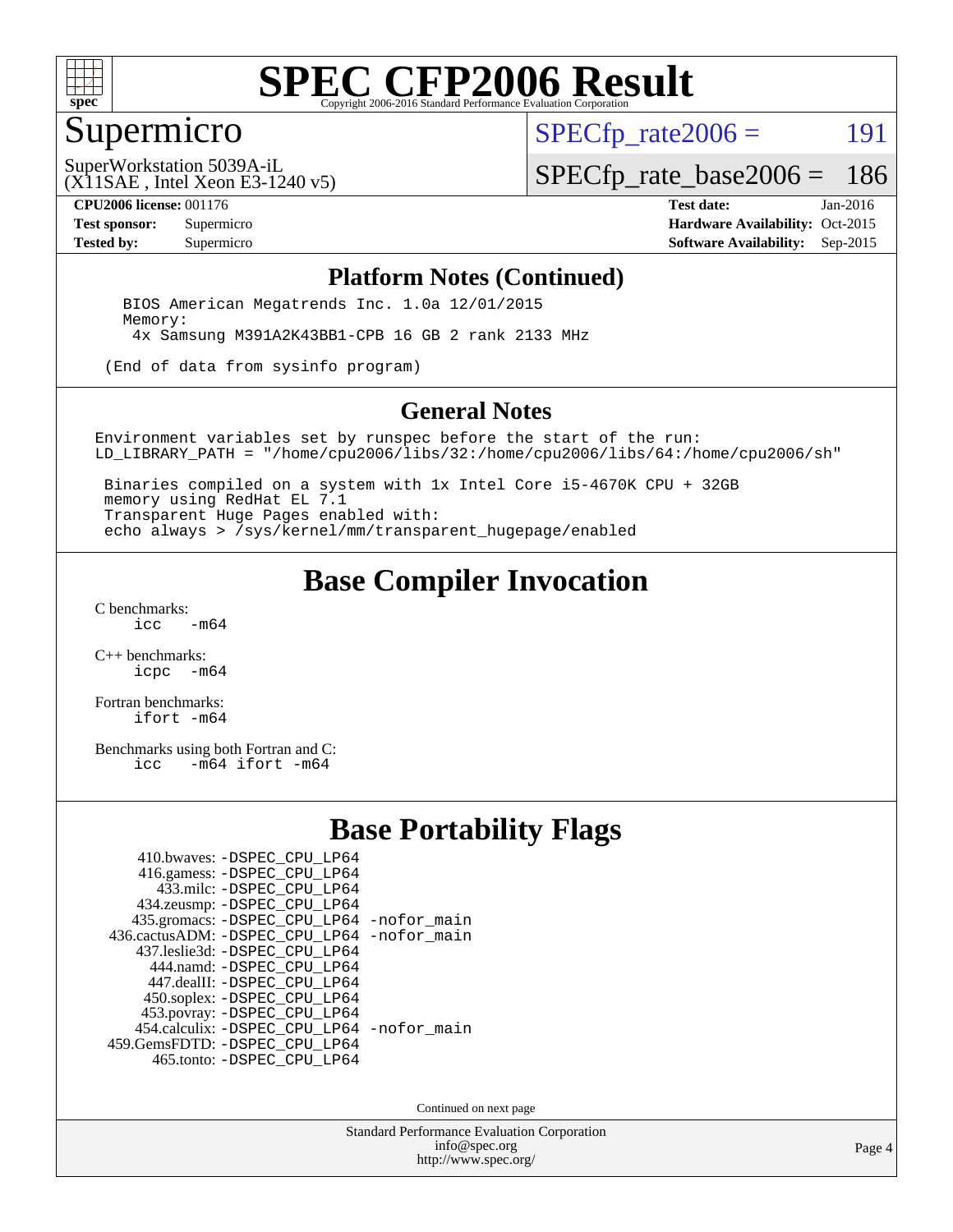

### Supermicro

 $SPECTp\_rate2006 = 191$ 

(X11SAE , Intel Xeon E3-1240 v5) SuperWorkstation 5039A-iL

[SPECfp\\_rate\\_base2006 =](http://www.spec.org/auto/cpu2006/Docs/result-fields.html#SPECfpratebase2006) 186

**[CPU2006 license:](http://www.spec.org/auto/cpu2006/Docs/result-fields.html#CPU2006license)** 001176 **[Test date:](http://www.spec.org/auto/cpu2006/Docs/result-fields.html#Testdate)** Jan-2016 **[Test sponsor:](http://www.spec.org/auto/cpu2006/Docs/result-fields.html#Testsponsor)** Supermicro Supermicro **[Hardware Availability:](http://www.spec.org/auto/cpu2006/Docs/result-fields.html#HardwareAvailability)** Oct-2015 **[Tested by:](http://www.spec.org/auto/cpu2006/Docs/result-fields.html#Testedby)** Supermicro **Supermicro [Software Availability:](http://www.spec.org/auto/cpu2006/Docs/result-fields.html#SoftwareAvailability)** Sep-2015

### **[Base Portability Flags \(Continued\)](http://www.spec.org/auto/cpu2006/Docs/result-fields.html#BasePortabilityFlags)**

470.lbm: [-DSPEC\\_CPU\\_LP64](http://www.spec.org/cpu2006/results/res2016q1/cpu2006-20160106-38586.flags.html#suite_basePORTABILITY470_lbm_DSPEC_CPU_LP64)

 481.wrf: [-DSPEC\\_CPU\\_LP64](http://www.spec.org/cpu2006/results/res2016q1/cpu2006-20160106-38586.flags.html#suite_basePORTABILITY481_wrf_DSPEC_CPU_LP64) [-DSPEC\\_CPU\\_CASE\\_FLAG](http://www.spec.org/cpu2006/results/res2016q1/cpu2006-20160106-38586.flags.html#b481.wrf_baseCPORTABILITY_DSPEC_CPU_CASE_FLAG) [-DSPEC\\_CPU\\_LINUX](http://www.spec.org/cpu2006/results/res2016q1/cpu2006-20160106-38586.flags.html#b481.wrf_baseCPORTABILITY_DSPEC_CPU_LINUX) 482.sphinx3: [-DSPEC\\_CPU\\_LP64](http://www.spec.org/cpu2006/results/res2016q1/cpu2006-20160106-38586.flags.html#suite_basePORTABILITY482_sphinx3_DSPEC_CPU_LP64)

#### **[Base Optimization Flags](http://www.spec.org/auto/cpu2006/Docs/result-fields.html#BaseOptimizationFlags)**

[C benchmarks](http://www.spec.org/auto/cpu2006/Docs/result-fields.html#Cbenchmarks):

[-xCORE-AVX2](http://www.spec.org/cpu2006/results/res2016q1/cpu2006-20160106-38586.flags.html#user_CCbase_f-xAVX2_5f5fc0cbe2c9f62c816d3e45806c70d7) [-ipo](http://www.spec.org/cpu2006/results/res2016q1/cpu2006-20160106-38586.flags.html#user_CCbase_f-ipo) [-O3](http://www.spec.org/cpu2006/results/res2016q1/cpu2006-20160106-38586.flags.html#user_CCbase_f-O3) [-no-prec-div](http://www.spec.org/cpu2006/results/res2016q1/cpu2006-20160106-38586.flags.html#user_CCbase_f-no-prec-div) [-opt-prefetch](http://www.spec.org/cpu2006/results/res2016q1/cpu2006-20160106-38586.flags.html#user_CCbase_f-opt-prefetch) [-auto-p32](http://www.spec.org/cpu2006/results/res2016q1/cpu2006-20160106-38586.flags.html#user_CCbase_f-auto-p32) [-ansi-alias](http://www.spec.org/cpu2006/results/res2016q1/cpu2006-20160106-38586.flags.html#user_CCbase_f-ansi-alias) [-opt-mem-layout-trans=3](http://www.spec.org/cpu2006/results/res2016q1/cpu2006-20160106-38586.flags.html#user_CCbase_f-opt-mem-layout-trans_a7b82ad4bd7abf52556d4961a2ae94d5)

[C++ benchmarks:](http://www.spec.org/auto/cpu2006/Docs/result-fields.html#CXXbenchmarks)

[-xCORE-AVX2](http://www.spec.org/cpu2006/results/res2016q1/cpu2006-20160106-38586.flags.html#user_CXXbase_f-xAVX2_5f5fc0cbe2c9f62c816d3e45806c70d7) [-ipo](http://www.spec.org/cpu2006/results/res2016q1/cpu2006-20160106-38586.flags.html#user_CXXbase_f-ipo) [-O3](http://www.spec.org/cpu2006/results/res2016q1/cpu2006-20160106-38586.flags.html#user_CXXbase_f-O3) [-no-prec-div](http://www.spec.org/cpu2006/results/res2016q1/cpu2006-20160106-38586.flags.html#user_CXXbase_f-no-prec-div) [-opt-prefetch](http://www.spec.org/cpu2006/results/res2016q1/cpu2006-20160106-38586.flags.html#user_CXXbase_f-opt-prefetch) [-auto-p32](http://www.spec.org/cpu2006/results/res2016q1/cpu2006-20160106-38586.flags.html#user_CXXbase_f-auto-p32) [-ansi-alias](http://www.spec.org/cpu2006/results/res2016q1/cpu2006-20160106-38586.flags.html#user_CXXbase_f-ansi-alias) [-opt-mem-layout-trans=3](http://www.spec.org/cpu2006/results/res2016q1/cpu2006-20160106-38586.flags.html#user_CXXbase_f-opt-mem-layout-trans_a7b82ad4bd7abf52556d4961a2ae94d5)

[Fortran benchmarks](http://www.spec.org/auto/cpu2006/Docs/result-fields.html#Fortranbenchmarks):

[-xCORE-AVX2](http://www.spec.org/cpu2006/results/res2016q1/cpu2006-20160106-38586.flags.html#user_FCbase_f-xAVX2_5f5fc0cbe2c9f62c816d3e45806c70d7) [-ipo](http://www.spec.org/cpu2006/results/res2016q1/cpu2006-20160106-38586.flags.html#user_FCbase_f-ipo) [-O3](http://www.spec.org/cpu2006/results/res2016q1/cpu2006-20160106-38586.flags.html#user_FCbase_f-O3) [-no-prec-div](http://www.spec.org/cpu2006/results/res2016q1/cpu2006-20160106-38586.flags.html#user_FCbase_f-no-prec-div) [-opt-prefetch](http://www.spec.org/cpu2006/results/res2016q1/cpu2006-20160106-38586.flags.html#user_FCbase_f-opt-prefetch)

[Benchmarks using both Fortran and C](http://www.spec.org/auto/cpu2006/Docs/result-fields.html#BenchmarksusingbothFortranandC): [-xCORE-AVX2](http://www.spec.org/cpu2006/results/res2016q1/cpu2006-20160106-38586.flags.html#user_CC_FCbase_f-xAVX2_5f5fc0cbe2c9f62c816d3e45806c70d7) [-ipo](http://www.spec.org/cpu2006/results/res2016q1/cpu2006-20160106-38586.flags.html#user_CC_FCbase_f-ipo) [-O3](http://www.spec.org/cpu2006/results/res2016q1/cpu2006-20160106-38586.flags.html#user_CC_FCbase_f-O3) [-no-prec-div](http://www.spec.org/cpu2006/results/res2016q1/cpu2006-20160106-38586.flags.html#user_CC_FCbase_f-no-prec-div) [-opt-prefetch](http://www.spec.org/cpu2006/results/res2016q1/cpu2006-20160106-38586.flags.html#user_CC_FCbase_f-opt-prefetch) [-auto-p32](http://www.spec.org/cpu2006/results/res2016q1/cpu2006-20160106-38586.flags.html#user_CC_FCbase_f-auto-p32) [-ansi-alias](http://www.spec.org/cpu2006/results/res2016q1/cpu2006-20160106-38586.flags.html#user_CC_FCbase_f-ansi-alias) [-opt-mem-layout-trans=3](http://www.spec.org/cpu2006/results/res2016q1/cpu2006-20160106-38586.flags.html#user_CC_FCbase_f-opt-mem-layout-trans_a7b82ad4bd7abf52556d4961a2ae94d5)

### **[Peak Compiler Invocation](http://www.spec.org/auto/cpu2006/Docs/result-fields.html#PeakCompilerInvocation)**

[C benchmarks](http://www.spec.org/auto/cpu2006/Docs/result-fields.html#Cbenchmarks):  $\text{icc}$  -m64

[C++ benchmarks \(except as noted below\):](http://www.spec.org/auto/cpu2006/Docs/result-fields.html#CXXbenchmarksexceptasnotedbelow) [icpc -m64](http://www.spec.org/cpu2006/results/res2016q1/cpu2006-20160106-38586.flags.html#user_CXXpeak_intel_icpc_64bit_bedb90c1146cab66620883ef4f41a67e)

450.soplex: [icpc -m32 -L/opt/intel/compilers\\_and\\_libraries\\_2016/linux/compiler/lib/ia32\\_lin](http://www.spec.org/cpu2006/results/res2016q1/cpu2006-20160106-38586.flags.html#user_peakCXXLD450_soplex_intel_icpc_b4f50a394bdb4597aa5879c16bc3f5c5)

[Fortran benchmarks](http://www.spec.org/auto/cpu2006/Docs/result-fields.html#Fortranbenchmarks): [ifort -m64](http://www.spec.org/cpu2006/results/res2016q1/cpu2006-20160106-38586.flags.html#user_FCpeak_intel_ifort_64bit_ee9d0fb25645d0210d97eb0527dcc06e)

[Benchmarks using both Fortran and C](http://www.spec.org/auto/cpu2006/Docs/result-fields.html#BenchmarksusingbothFortranandC): [icc -m64](http://www.spec.org/cpu2006/results/res2016q1/cpu2006-20160106-38586.flags.html#user_CC_FCpeak_intel_icc_64bit_0b7121f5ab7cfabee23d88897260401c) [ifort -m64](http://www.spec.org/cpu2006/results/res2016q1/cpu2006-20160106-38586.flags.html#user_CC_FCpeak_intel_ifort_64bit_ee9d0fb25645d0210d97eb0527dcc06e)

### **[Peak Portability Flags](http://www.spec.org/auto/cpu2006/Docs/result-fields.html#PeakPortabilityFlags)**

 410.bwaves: [-DSPEC\\_CPU\\_LP64](http://www.spec.org/cpu2006/results/res2016q1/cpu2006-20160106-38586.flags.html#suite_peakPORTABILITY410_bwaves_DSPEC_CPU_LP64) 416.gamess: [-DSPEC\\_CPU\\_LP64](http://www.spec.org/cpu2006/results/res2016q1/cpu2006-20160106-38586.flags.html#suite_peakPORTABILITY416_gamess_DSPEC_CPU_LP64) 433.milc: [-DSPEC\\_CPU\\_LP64](http://www.spec.org/cpu2006/results/res2016q1/cpu2006-20160106-38586.flags.html#suite_peakPORTABILITY433_milc_DSPEC_CPU_LP64) 434.zeusmp: [-DSPEC\\_CPU\\_LP64](http://www.spec.org/cpu2006/results/res2016q1/cpu2006-20160106-38586.flags.html#suite_peakPORTABILITY434_zeusmp_DSPEC_CPU_LP64)

Continued on next page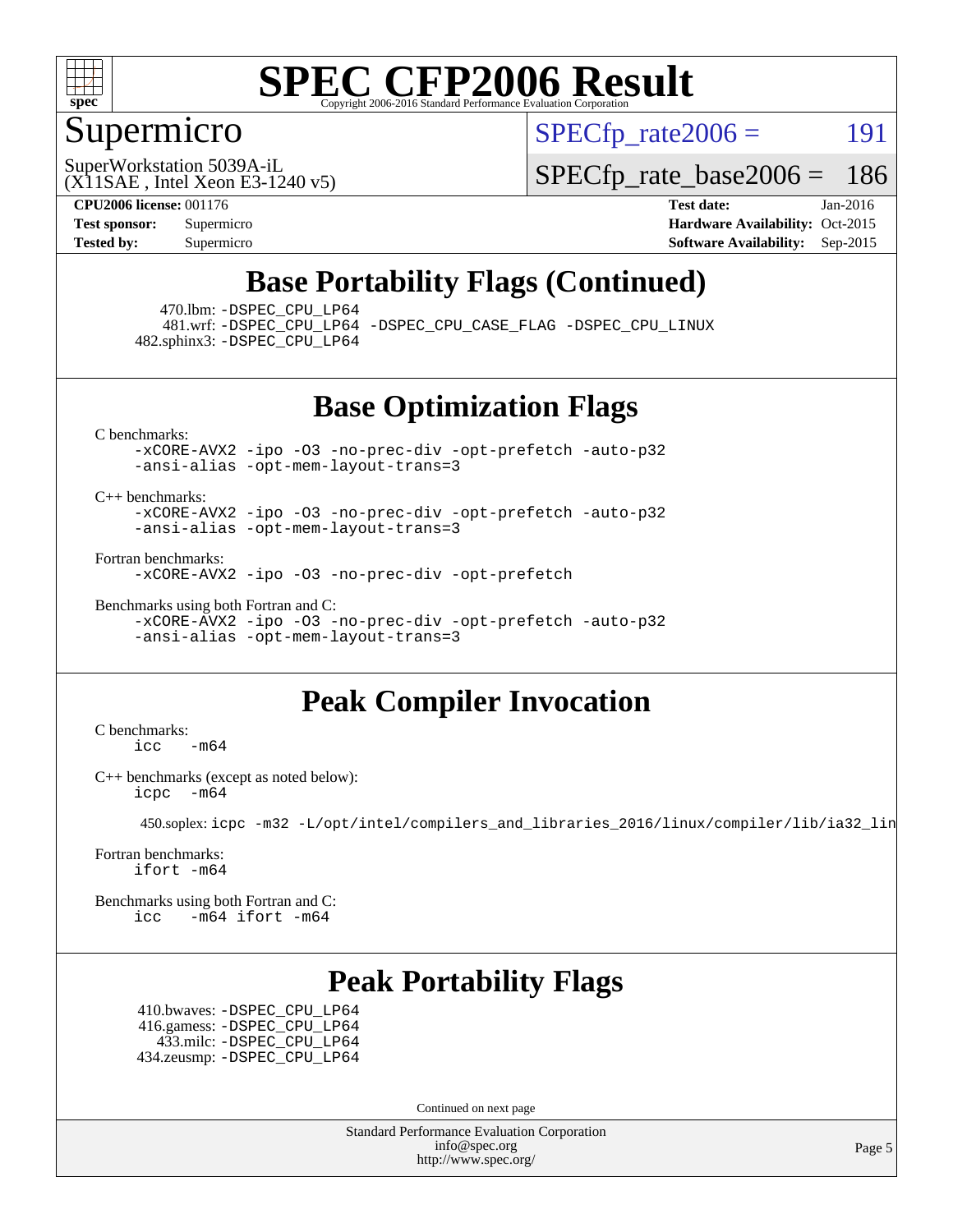

### Supermicro

 $SPECTp\_rate2006 = 191$ 

(X11SAE , Intel Xeon E3-1240 v5) SuperWorkstation 5039A-iL

[SPECfp\\_rate\\_base2006 =](http://www.spec.org/auto/cpu2006/Docs/result-fields.html#SPECfpratebase2006) 186

**[CPU2006 license:](http://www.spec.org/auto/cpu2006/Docs/result-fields.html#CPU2006license)** 001176 **[Test date:](http://www.spec.org/auto/cpu2006/Docs/result-fields.html#Testdate)** Jan-2016

| <b>Test sponsor:</b> | Supermicro |
|----------------------|------------|
| Tested by:           | Supermicro |

**[Hardware Availability:](http://www.spec.org/auto/cpu2006/Docs/result-fields.html#HardwareAvailability)** Oct-2015 **[Software Availability:](http://www.spec.org/auto/cpu2006/Docs/result-fields.html#SoftwareAvailability)** Sep-2015

## **[Peak Portability Flags \(Continued\)](http://www.spec.org/auto/cpu2006/Docs/result-fields.html#PeakPortabilityFlags)**

| 435.gromacs: -DSPEC_CPU_LP64 -nofor_main                       |
|----------------------------------------------------------------|
| 436.cactusADM: -DSPEC CPU LP64 -nofor main                     |
| 437.leslie3d: -DSPEC CPU LP64                                  |
| 444.namd: -DSPEC CPU LP64                                      |
| 447.dealII: -DSPEC CPU LP64                                    |
| 450.soplex: -D_FILE_OFFSET_BITS=64                             |
| 453.povray: -DSPEC_CPU_LP64                                    |
| 454.calculix: -DSPEC CPU LP64 -nofor main                      |
| 459. GemsFDTD: - DSPEC CPU LP64                                |
| 465.tonto: -DSPEC CPU LP64                                     |
| 470.1bm: -DSPEC_CPU_LP64                                       |
| 481.wrf: -DSPEC CPU LP64 -DSPEC CPU CASE FLAG -DSPEC CPU LINUX |
| 482.sphinx3: -DSPEC CPU LP64                                   |

## **[Peak Optimization Flags](http://www.spec.org/auto/cpu2006/Docs/result-fields.html#PeakOptimizationFlags)**

[C benchmarks](http://www.spec.org/auto/cpu2006/Docs/result-fields.html#Cbenchmarks):

```
 433.milc: basepeak = yes
```
 $470.$ lbm: basepeak = yes

```
482.sphinx3: basepeak = yes
```

```
C++ benchmarks:
```

```
 444.namd: -xCORE-AVX2(pass 2) -prof-gen:threadsafe(pass 1)
        -no-prec-div(pass 2)-par-num-threads=1(pass 1) -opt-mem-layout-trans=3(pass 2)
        -prof-use(pass 2) -fno-alias -auto-ilp32
447.dealII: basepeak = yes
 450.soplex: -xCORE-AVX2(pass 2) -prof-gen:threadsafe(pass 1)
         -ipo(pass 2) -O3(pass 2) -no-prec-div(pass 2)
         -par-num-threads=1(pass 1) -opt-mem-layout-trans=3(pass 2)
         -prof-use(pass 2) -opt-malloc-options=3
 453.povray: -xCORE-AVX2(pass 2) -prof-gen:threadsafe(pass 1)
         -no-prec-div(pass 2)
```

```
-par-num-threads=1(pass 1) -opt-mem-layout-trans=3(pass 2)
-prof-use(pass 2) -unroll4 -ansi-alias
```
[Fortran benchmarks](http://www.spec.org/auto/cpu2006/Docs/result-fields.html#Fortranbenchmarks):

```
410.bwaves: basepeak = yes
```
Continued on next page